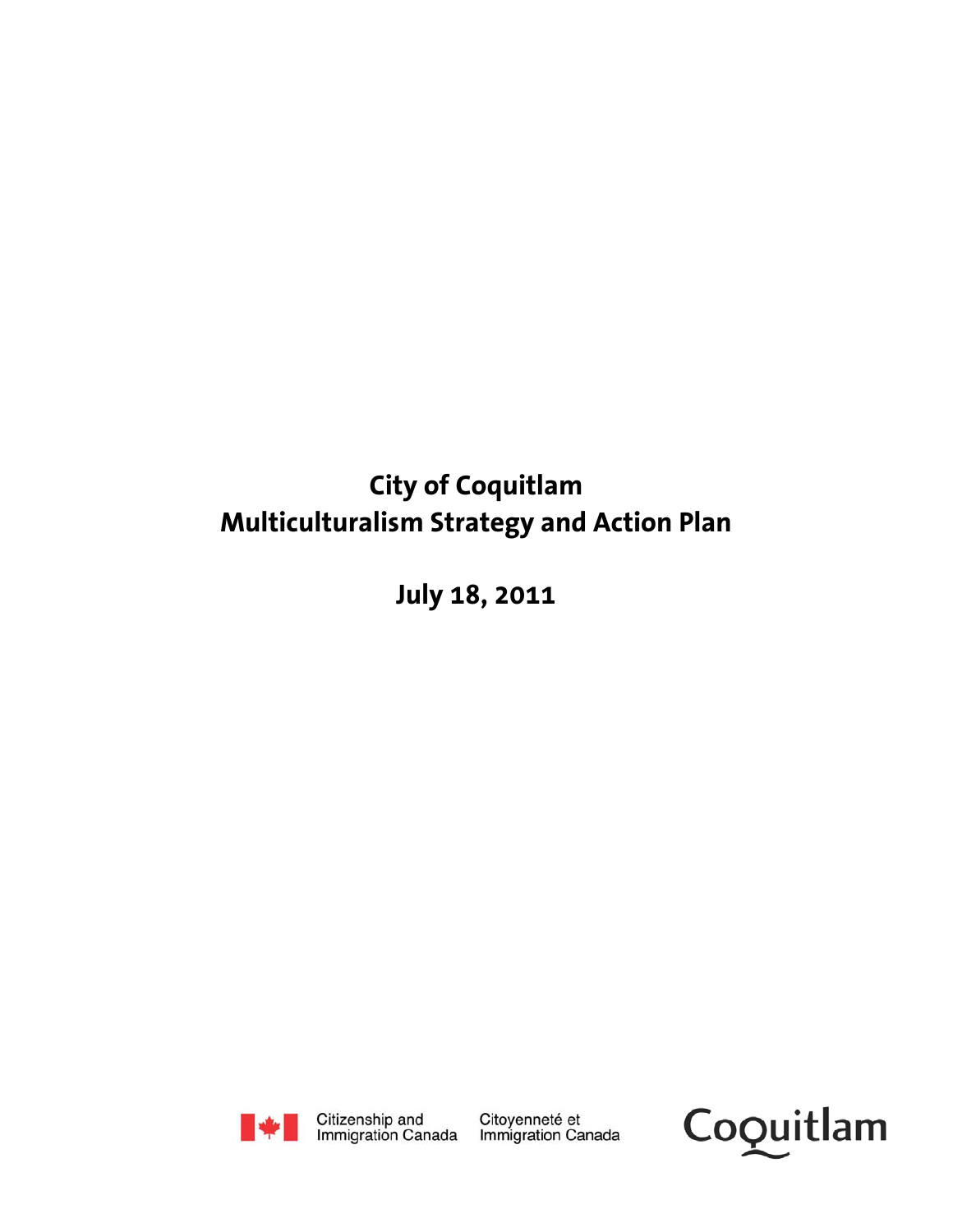### **Acknowledgements**

This project was made possible by a grant from Citizenship and Immigration Canada along with matching funds from the City of Coquitlam. Mayor and Council supported the development of the Multicultural Strategy and Action Plan through their leadership and participation in the project activities, committees, and advisory groups.

Community leaders and organizations provided their input and direction in shaping the vision, goals, objectives and strategies of the plan. Development of the Multicultural Strategy and Action Plan also involved Council's Multicultural Advisory Committee, whose understanding of the community and commitment to multiculturalism in Coquitlam shaped both the overall direction as well as specific actions within the plan. Development of the plan was also guided and shaped by the experiences, opinions and statements of many immigrants, established residents and staff who willingly shared their experiences and views for enhancing Coquitlam as a welcoming and inclusive community. The plan is infused with their expertise and experience and their ability to identify and build the supports required by a culturally diverse community.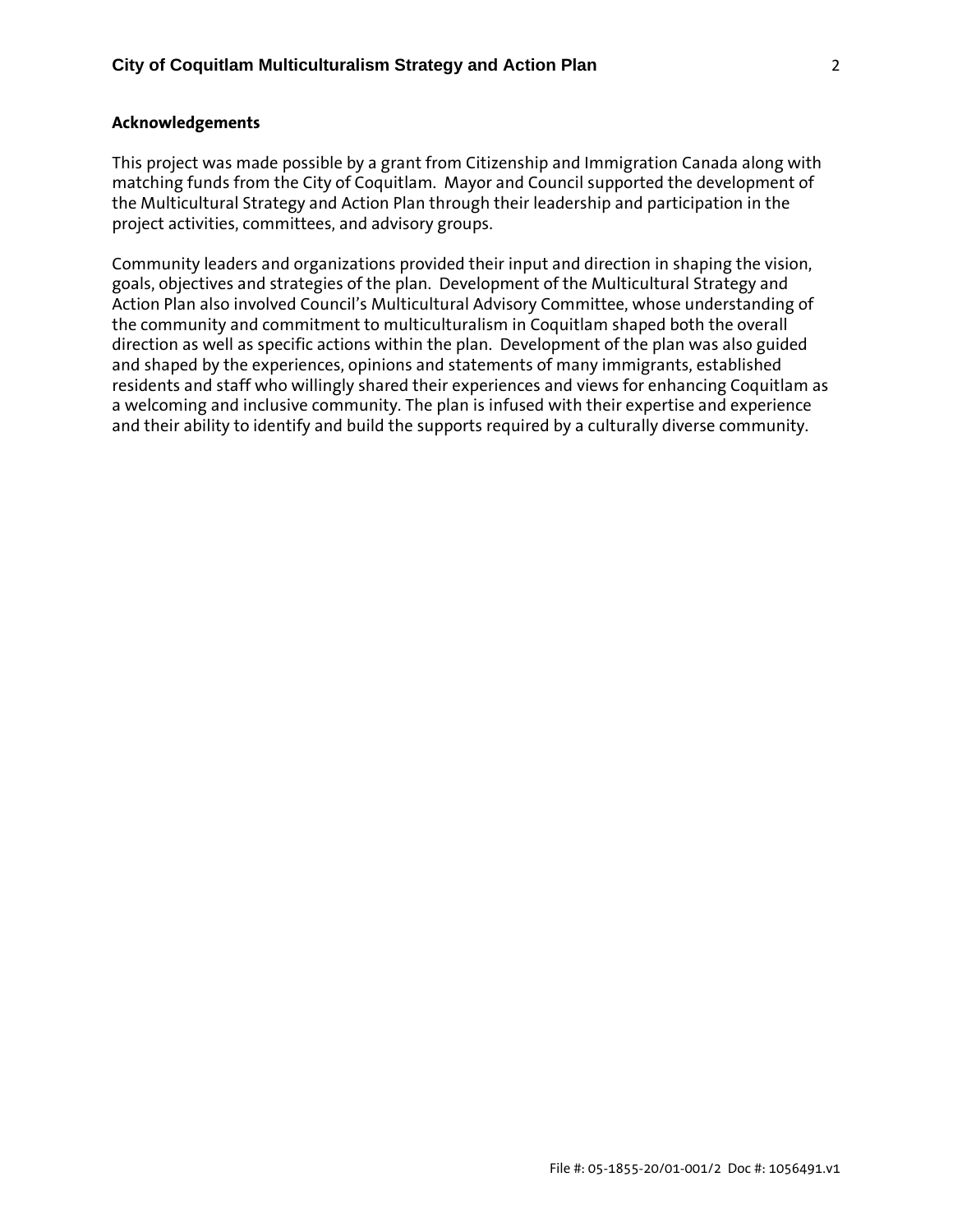#### **Introduction**

Cultural diversity has been a longstanding hallmark of the Coquitlam community, beginning with the First Nations people and followed by the early settlements at Fraser Mills and Maillardville. With nearly 40% of Coquitlam's current population born outside of Canada and at least 37 different first languages spoken in the homes of residents, the ability to effectively deal with a multicultural population is a key component of how the City of Coquitlam does business.

Multicultural linkages enrich our community and offer opportunities to create new connections. Communities that are best able to create a welcoming and inclusive environment will be positioned to receive new populations and investment and create rich, harmonious environments that value difference.

With the assistance of a matching grant from Citizenship and Immigration Canada, Coquitlam has prepared the Multiculturalism Strategy and Action Plan (the Strategy) to guide the organization in adapting business practices and refining approaches to respond to an increasingly culturally diverse community. It is acknowledged that the City is only one partner in responding to multiculturalism and that senior governments need to take the lead in establishing necessary legislation and guidelines and in providing appropriate resources in this area.

#### **Background**

To develop the Strategy, project work was divided into three phases:

- o Phase 1 "Taking Stock";
- o Phase 2 "Development of Community Vision"; and
- o Phase 3 "Strategy and Action Plan Development".

Phase 1 - "Taking Stock" exercise involved reviewing the City's historical and current activities and strategies related to multiculturalism and diversity, providing an overview of key demographic trends and facts and identifying all currently delivered programs and services specifically designed for new immigrants and refugees within Coquitlam. This information was published in a "Guide to Programs and Services for Newcomers to Coquitlam" on the City's website.

Phase 2 - "Development of Community Vision" focused on gathering input from City representatives, a Project Advisory Group comprised of key community stakeholders, the Multiculturalism Advisory Committee comprised of residents and from focus groups with recent immigrants to develop a united and agreed-upon Vision Statement and Goals to inform the development of the Strategy. Also included in this phase was a survey of City staff which provided an understanding of staff's perceptions regarding existing multicultural policies, practices and behaviours at City Hall and within the broader Coquitlam community.

Phase 3 - "Strategy and Action Plan Development" involved the City's Project Team composed of City staff and the Project Advisory Group working through a strategic planning process that informed the development of the Strategy, with input from the Project Advisory Group and the Multiculturalism Advisory Committee.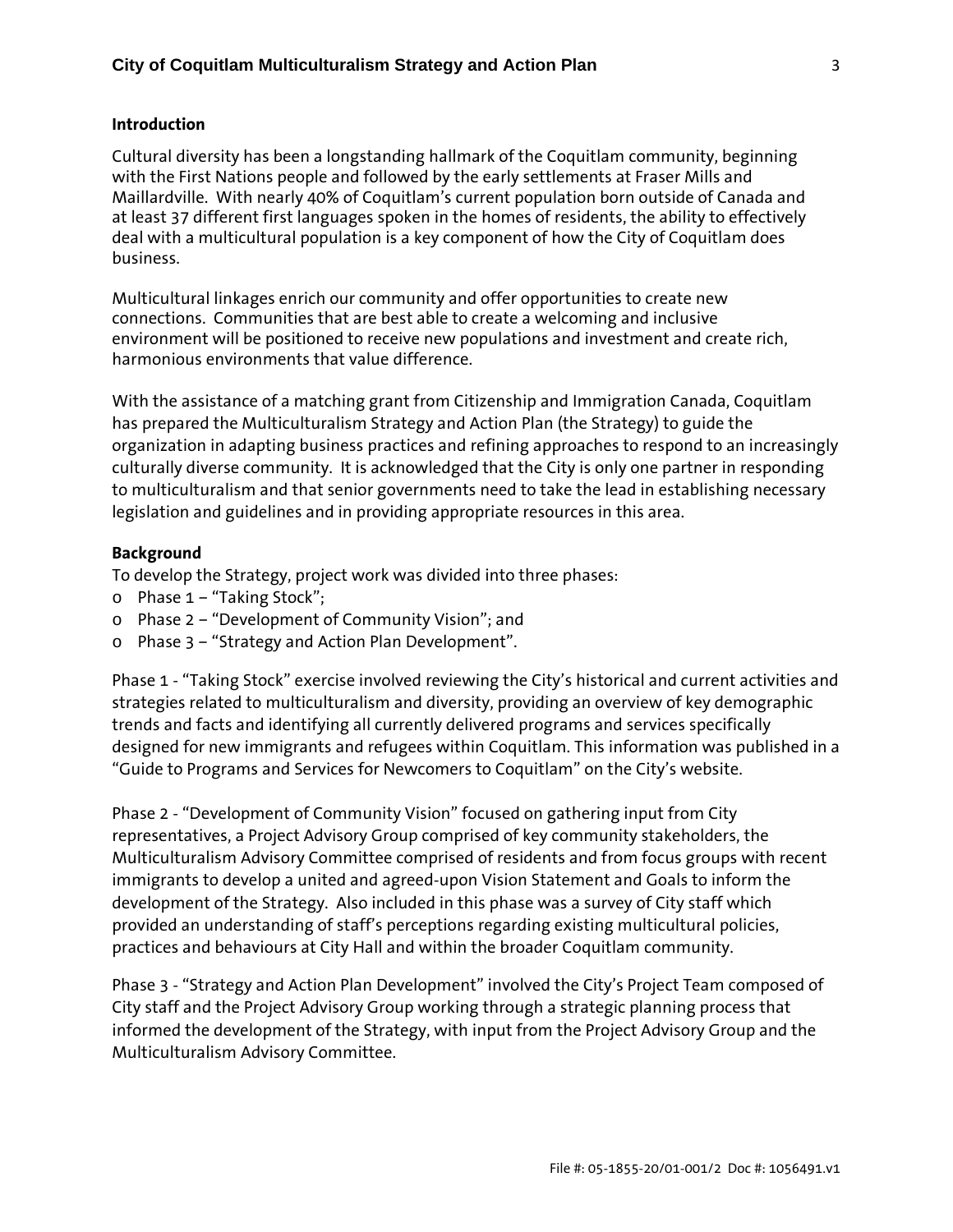## **Strategy**

This Strategy is designed to improve and refine municipal practices to be more welcoming and inclusive of the many cultural backgrounds that are represented in the Coquitlam community. It is intended to add a "cultural diversity lens" that takes into account the needs and opportunities presented by an increasingly culturally-diverse community in the day-to-day practices of the organization. As such, many of the actions in the Strategy will be incorporated into existing City practice and will not require significant new resources.

The Strategy is guided by a vision and is organized into three themes that are supported by corresponding goals, objectives and actions. The process of creating the Strategy in itself generated change within the day-to-day practices of the organization and builds on practices already in place to connect and serve our culturally diverse community. A two-year plan of action, which includes some actions that are already part of departmental work programs, is outlined.

The Strategy focuses on key strategic opportunities in creating change within the organization. The actions are identified as 'A', 'B' or 'C' priorities according to their potential to create positive change, the resources required to implement, and the ease with which each action might be achieved.

## **Our Vision**

# *The City of Coquitlam values cultural diversity and will lead in the growth of Coquitlam as a welcoming and inclusive community.*

#### **Themes:**

Through this Multiculturalism Strategy and Action Plan, Coquitlam will:

#### 1. **Communicate our diversity**

Coquitlam will communicate our City's diversity to community, internal (staff) and external audiences with the goal of improving understanding of diversity, advancing staff competencies in relation to serving a diverse public and reflecting our multicultural community.

#### **2. Connect with our diverse community**

As a community that values and celebrates diversity, the City will seek ways in which to connect diverse communities and build on social, recreational and economic opportunities that arise from these valued connections. These connections take place within our City boundaries, but also reach back to the communities of origin of our citizens.

#### **3. Include our diverse community in the life of the City**

Through various avenues, including community committees, programs, services and resources, Coquitlam will strive to be a City that is inclusive and that values diversity as a key component of our identity.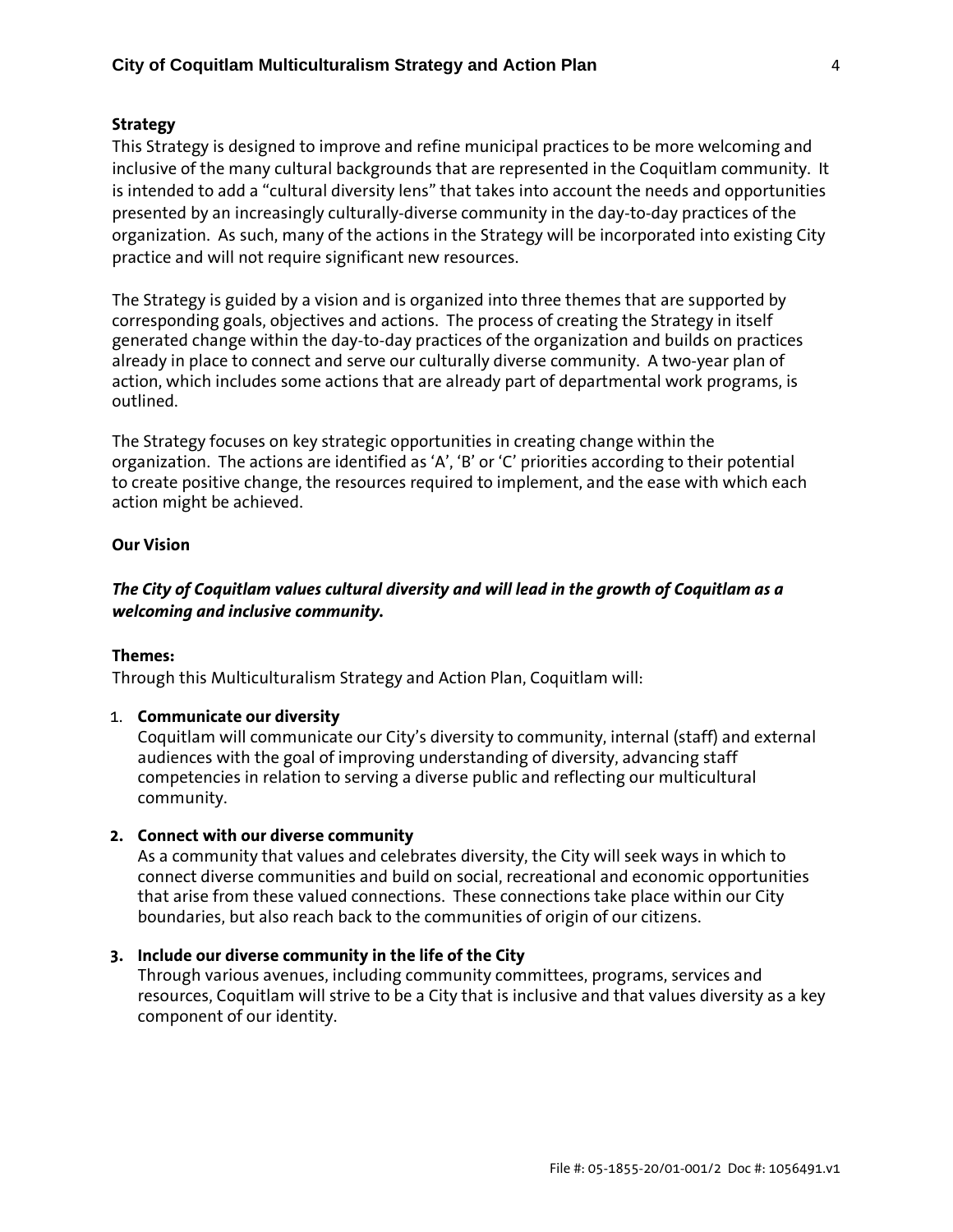# *Theme 1: Communicating Our Diversity*

*Goal 1 – In partnership with the community, the City will ensure that the cultural diversity of Coquitlam is communicated, respected and reflected within all City staff, services, departments and divisions.* 

## *Objectives:*

- Reflect the value of diversity in internal and external communications.
- Improve staff competencies related to culturally diversity and multiculturalism.
- Raise awareness of cultural diversity for all departments and staff.

| <b>Priority</b> | <b>Recommended Actions</b>                      | <b>Division</b>        | <b>Timeline</b> |
|-----------------|-------------------------------------------------|------------------------|-----------------|
| A               | As part of the update to the City's website,    | Corporate              | 2011            |
|                 | explore ways to highlight the City's increasing | Communications         |                 |
|                 | diversity                                       |                        |                 |
| A               | Organize "Diversity in Community                | Community              | 2011            |
|                 | Engagement/Public Participation " workshop for  | Planning/Human         |                 |
|                 | staff                                           | Resources              |                 |
| B               | Undertake ongoing updates to the City's photo   | Corporate              | Ongoing         |
|                 | library for use in marketing materials          | Communications         |                 |
| B               | Include relevant community and cultural         | City Clerk's           | Ongoing         |
|                 | demographic information in City Hall visit      | Office/Community       |                 |
|                 | materials and inform community service agencies | Planning               |                 |
|                 | about City Hall visits                          |                        |                 |
| $\epsilon$      | Partner with local service agencies to host     | Community Planning/    | 2012            |
|                 | cultural competency sessions for staff about    | <b>Human Resources</b> |                 |
|                 | emerging ethnic communities (e.g. Korean and    |                        |                 |
|                 | Farsi)                                          |                        |                 |

# *Goal 2 - In partnership with the community, the City will distinguish Coquitlam as a culturally diverse community.*

## *Objectives*

- Market, promote and communicate Coquitlam's cultural diversity to the public.
- Broaden communication channels in the community.

| <b>Priority</b> | <b>Recommended Actions</b>                         | <b>Division</b> | <b>Timelines</b> |
|-----------------|----------------------------------------------------|-----------------|------------------|
| A               | Through various communication platforms build      | Economic        | Ongoing          |
|                 | an understanding of the economic benefits of       | Development     |                  |
|                 | and the business case for cultural diversity       |                 |                  |
| B               | Continue to reflect Coquitlam's cultural diversity | Corporate       | Ongoing          |
|                 | in all City documents and Open House display       | Communications  |                  |
|                 | material                                           |                 |                  |
| $\mathsf{C}$    | Explore ways to incorporate permanent and          | Corporate       | Ongoing          |
|                 | temporary installations (public art, banners,      | Communications  |                  |
|                 | displays) related to cultural diversity and        |                 |                  |
|                 | welcome messages at City Hall facilities           |                 |                  |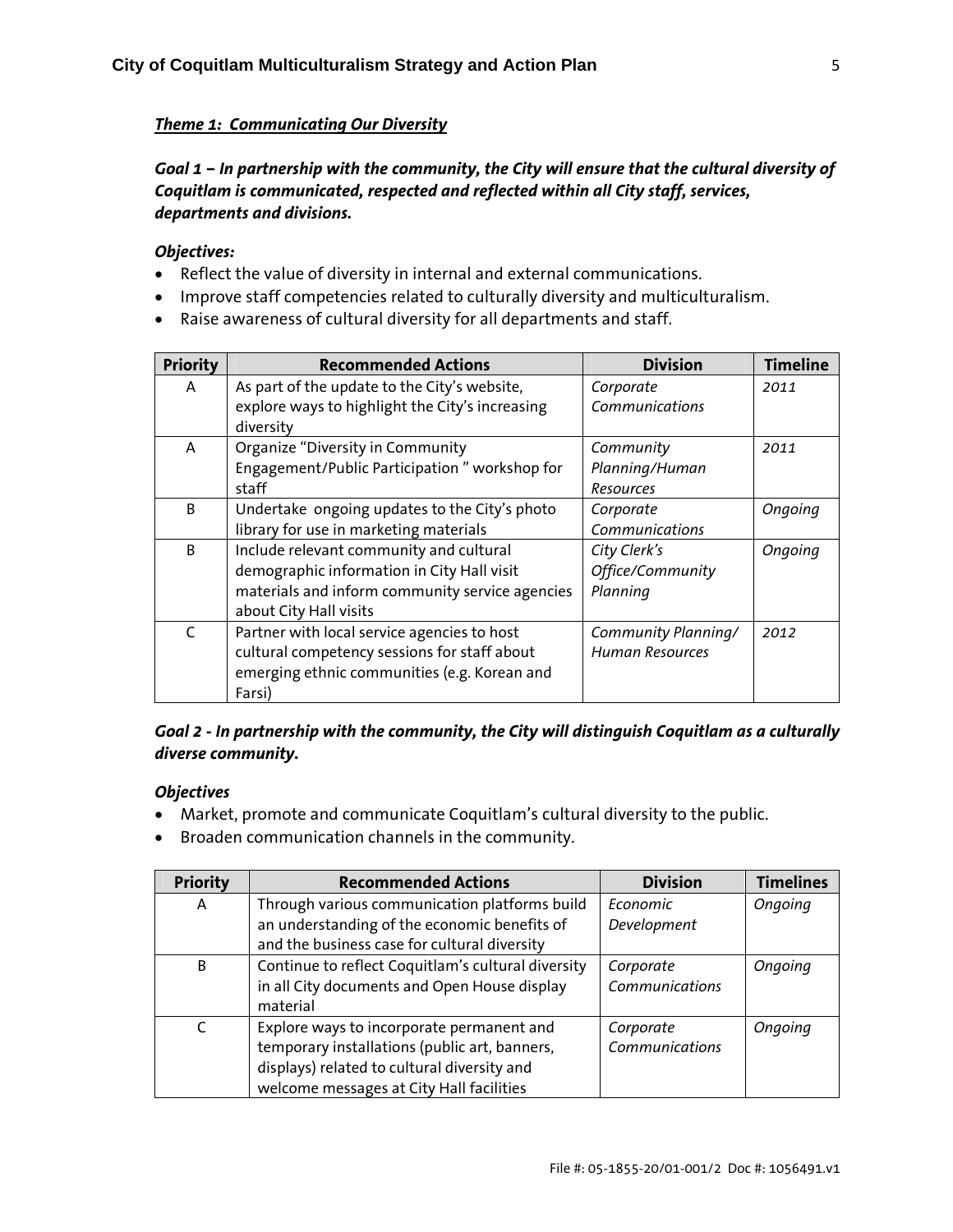# *Theme 2: Connecting with our Diverse Community*

# *Goal 3 - In partnership with the community, the City will raise awareness, understanding and appreciation of multiculturalism to increase the community's capacity to be welcoming and inclusive*

# *Objectives:*

- Market the value of cultural diversity as a core value, diversity initiatives and benefits to the City organization and the community.
- Harness the potential of Coquitlam's culturally diverse communities and drive opportunities for increased trade and investment.
- Work with ethnic communities and community agencies to bridge the gap between individual ethnic communities and the community-at-large.

| <b>Priority</b> | <b>Recommended Actions</b>                                                                 | <b>Division</b>             | <b>Timelines</b> |
|-----------------|--------------------------------------------------------------------------------------------|-----------------------------|------------------|
| A               | Continue to build on the third pillar of the City's                                        | Economic                    | Ongoing          |
|                 | Economic Action Plan 2009 - "Build on our                                                  | Development                 |                  |
|                 | Cultural Diversity to Create Trade and                                                     |                             |                  |
|                 | Investment Opportunities"                                                                  |                             |                  |
| А               | Develop coordinated City contact list for                                                  | Community                   | Ongoing          |
|                 | cultural and new immigrant groups                                                          | Planning                    |                  |
| A               | As a component of the City's Customer Service                                              | <b>Human Resources</b>      |                  |
|                 | Initiative:                                                                                |                             |                  |
|                 | Undertake a survey to identify training needs<br>$\bullet$                                 |                             | Completed        |
|                 | Based on survey results:                                                                   |                             |                  |
|                 | develop diversity training needs for all staff;<br>$\circ$                                 |                             | Ongoing          |
|                 | hold training sessions focused on cultural<br>$\circ$                                      |                             |                  |
|                 | sensitivity awareness in recruiting processes.                                             |                             | 2012             |
| B               | Research ways of improving recruitment                                                     | <b>Human Resources</b>      | 2012             |
|                 | processes to encourage applicants from diverse                                             |                             |                  |
|                 | cultural backgrounds                                                                       |                             |                  |
| B               | Continue to strengthen relationships with ethnic                                           | Corporate                   | Ongoing          |
|                 | media                                                                                      | Communications              |                  |
| B               | Utilize annual City Manager's "Roadshow" as a key                                          | Corporate                   | Ongoing          |
|                 | opportunity to provide information and promote                                             | Planning                    |                  |
| B               | cultural diversity                                                                         |                             |                  |
|                 | Assess translation needs of the community on an<br>ongoing basis                           | Corporate<br>Communications | Ongoing          |
| B               |                                                                                            | <b>Human Resources</b>      |                  |
| B               | Maintain and promote City language bank<br>Organize sessions to provide staff with ongoing | Economic                    | Ongoing<br>2012  |
|                 | educational opportunities to raise awareness on                                            | Development/                |                  |
|                 | the business and operational implications of                                               | <b>Human Resources</b>      |                  |
|                 | Coquitlam's growing diversity                                                              |                             |                  |
| $\mathsf{C}$    | Maintain (through a biannual review) and promote                                           | Community                   | Ongoing          |
|                 | the Guide to Programs and Services for Newcomers                                           | Planning in                 |                  |
|                 | to Coquitlam.                                                                              | partnership with            |                  |
|                 |                                                                                            | Coquitlam Public            |                  |
|                 |                                                                                            | Library                     |                  |
|                 |                                                                                            |                             |                  |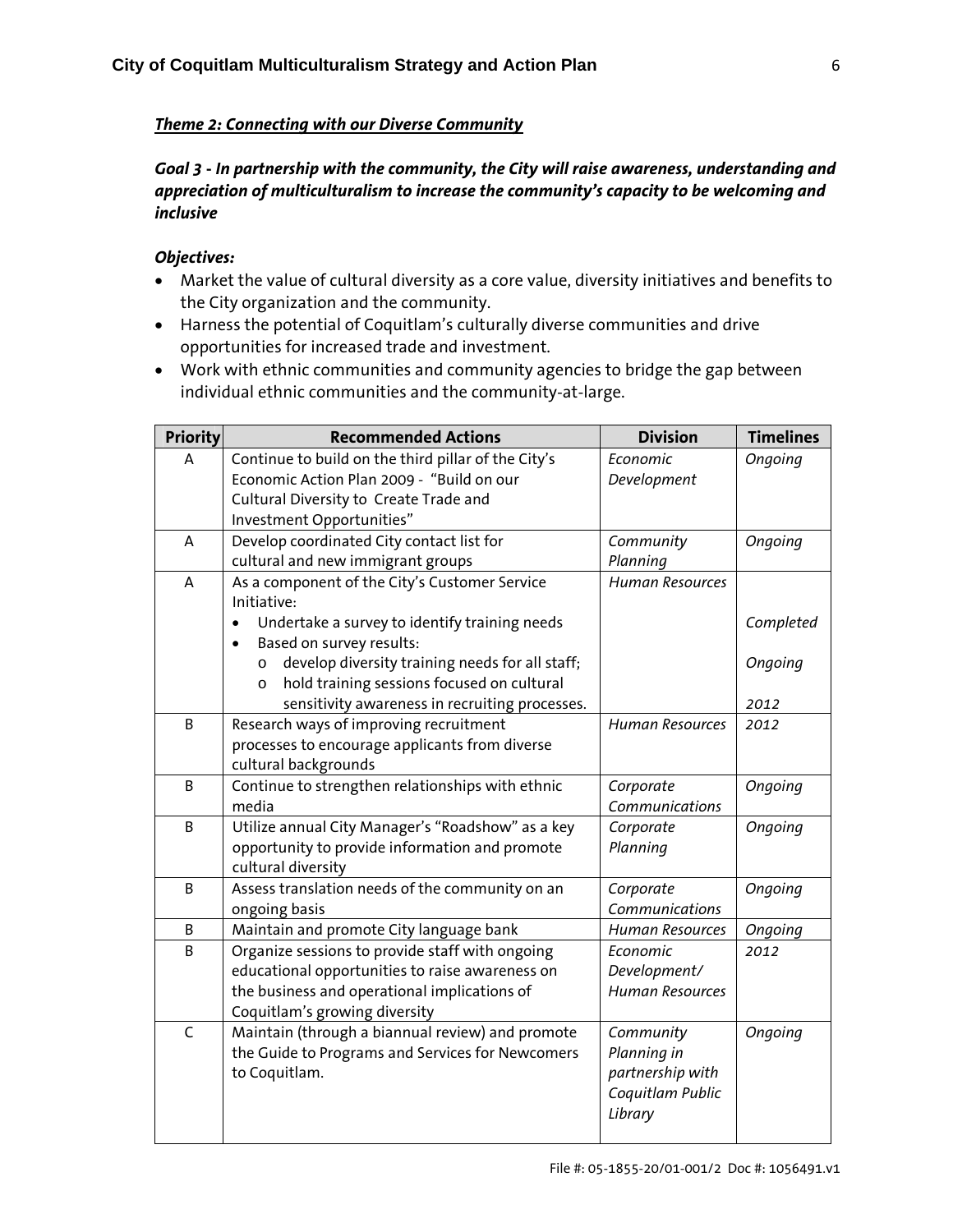| <b>Priority</b> | <b>Recommended Actions</b>                                                                                                                                                                                                  | <b>Division</b>                  | <b>Timelines</b> |
|-----------------|-----------------------------------------------------------------------------------------------------------------------------------------------------------------------------------------------------------------------------|----------------------------------|------------------|
| C               | Work with local festival and event producers to<br>explore opportunities to provide information on<br>Coquitlam's diversity and related resources at local<br>cultural festivals and celebrations                           | Parks, Recreation<br>and Culture | Ongoing          |
| $\mathsf{C}$    | Include community demographic data and<br>information related to ethnicity and language in<br>staff orientation practices and materials                                                                                     | <b>Human Resources</b>           | 2011             |
|                 | Review the City's "Residents' Guide to Coquitlam<br>Municipal Services" to ensure that it uses plain<br>language.                                                                                                           | Corporate<br>Communications      | 2011             |
| $\epsilon$      | Take advantage of existing opportunities and<br>community partnerships to build understanding<br>and capacity in the community e.g. City's<br>Leadership Speaker series to present speakers on<br>cultural diversity issues | Corporate<br>Planning            | 2012             |

# *Theme 3: Including Our Diverse Community in the Life of the City*

# *Goal 4 - In partnership with the community, the City will encourage civic engagement and participation of Coquitlam's culturally diverse population by increasing awareness and understanding of the City's roles, functions and services.*

## *Objectives:*

- Work to reduce barriers to residents' abilities to access information on City services.
- Continue to promote and recruit culturally diverse representation for all City Advisory Committees.
- Strive to ensure that all community engagement processes are inclusive and reflective of the community.
- Raise awareness among diverse cultural groups of employment opportunities with the City.

| <b>Priority</b> | <b>Recommended Actions</b>                                      | <b>Division</b> | <b>Timelines</b> |
|-----------------|-----------------------------------------------------------------|-----------------|------------------|
| A               | Continue to ensure that positions within the City are           | Human           | Ongoing          |
|                 | advertised in a way that reaches different cultural             | Resources       |                  |
|                 | communities in Coquitlam e.g. through local service             |                 |                  |
|                 | agencies, City's website and ethnic media                       |                 |                  |
| A               | Integrate the Multiculturalism Policy into the 2014-            | Corporate       | 2012             |
|                 | 2016 Corporate Strategic Plan.                                  | Planning        |                  |
| B               | Continue to encourage cultural diversity on Council's           | City Clerks     | Ongoing          |
|                 | <b>Advisory Committees</b>                                      |                 |                  |
| C               | Continue to encourage and support staff celebration of          | Human           | Ongoing          |
|                 | their cultures through the Wellness Program                     | Resources       |                  |
| C               | Promote, raise awareness and provide resources for              | Human           | 2011             |
|                 | internal "career planning" services through Human               | Resources       |                  |
|                 | Resources                                                       |                 |                  |
| $\mathsf{C}$    | Expand the City's Mentoring Program to include a                | Human           | 2012             |
|                 | cultural diversity/workplace culture component for<br>new staff | Resources       |                  |